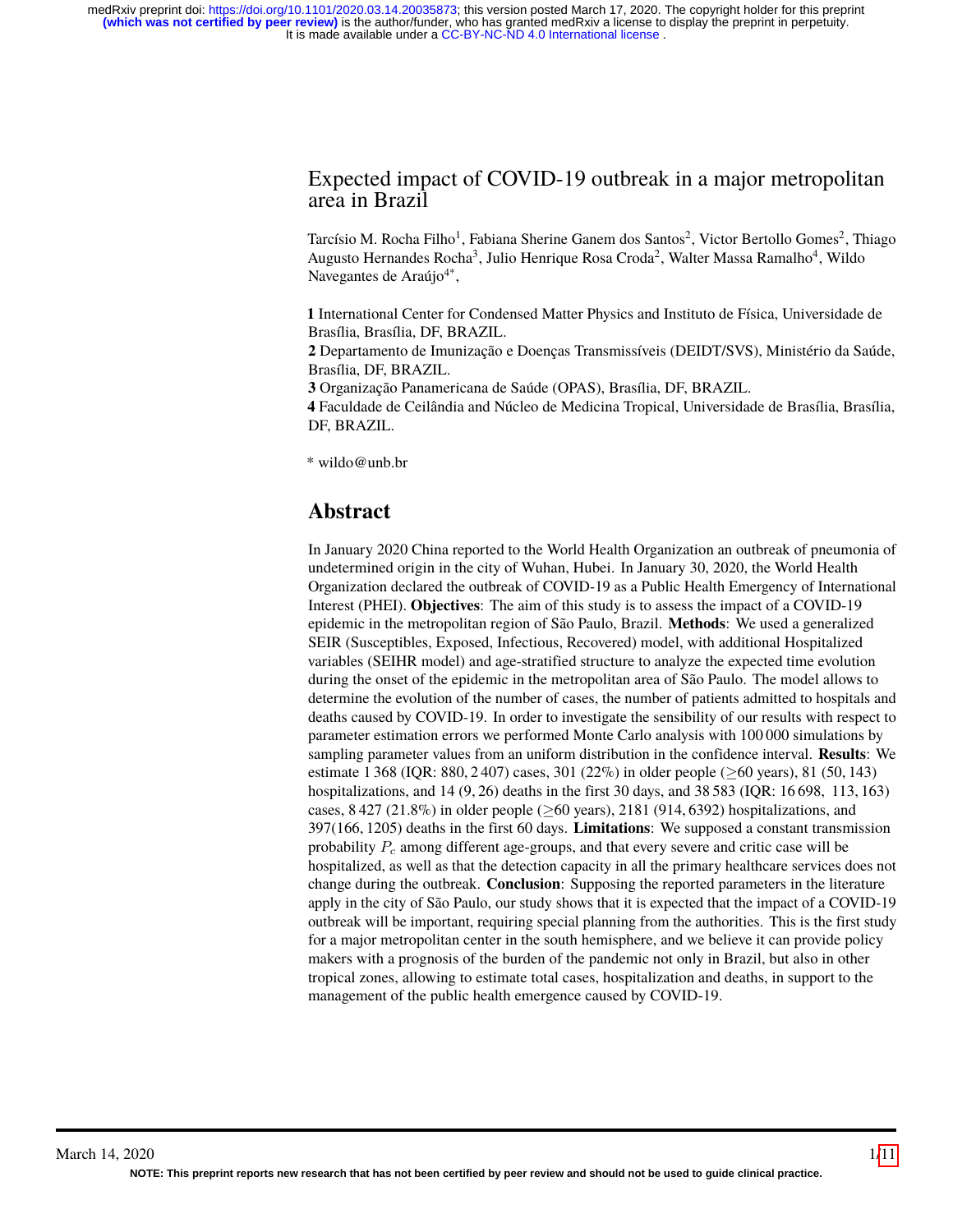#### **Introduction**

In January 2020 China reported to the World Health Organization an outbreak of pneumonia of <sup>2</sup> undetermined origin in the city of Wuhan, Hubei. Initially 44 cases were reported, having as <sup>3</sup> common exposure contact the Wuhan seafood market. An increasing number of unrelated <sup>4</sup> secondary cases have since been detected across China, and leading to the dissemination of cases into several countries [\[1\]](#page-7-0). The etiologic agent was identified as a new coronavirus, of the <sup>6</sup> betacoronavirus family, which has since be named SARS-CoV-2, and the resulting disease <sup>7</sup> COVID-19 [\[2\]](#page-8-0). In January 30, 2020, the World Health Organization declared the outbreak of <sup>8</sup> COVID-19 as a Public Health Emergency of International Interest (ESPII) [\[3,](#page-8-1) [4\]](#page-8-2), and in March <sup>9</sup> 11 declared it a Pandemic [\[5\]](#page-8-3). 10

Previously to 2019, two highly pathogenic coronavirus had been described in the world. The first named SARS-CoV and described in 2003, was responsible for an epidemic of severe acute 12 respiratory syndrome (SARS), initiated in China and with secondary cases in 26 other countries, accounting for a total of 8,096 cases and 774 deaths [case-fatality rate (CFR):  $9.6\%$ ] [\[6,](#page-8-4) [7\]](#page-8-5). The 14 second virus, named MERS-CoV, was identified in 2012 is a betacoronavirus responsible for the Middle East Respiratory Syndrome (MERS) [\[8\]](#page-8-6). Cases of MERS-CoV are reported sporadically  $\frac{1}{16}$ ever since, resulting from zoonotic transmission, with a few outbreaks associated with human to human transmission, resulting in 2449 cases and 845 deaths (CFR:  $34.5\%$ ), with the majority  $(84\%)$  reported in Saudi Arabia [\[9\]](#page-8-7).

SARS-CoV-2 has significant differences relative to MERS-CoV and SARS-CoV. In just over  $_{20}$ a month of the epidemic, more cases of COVID-19 were confirmed than in the entire history of  $_{21}$ SARS-CoV and MERS-CoV. Previous outbreaks of SARS-CoV and MERS-CoV have been  $_{22}$ linked to epidemic amplification phenomena, with few cases were responsible for a  $_{23}$ disproportionately high number of secondary cases, the so-called super-spreaders, with a  $_{24}$ significant number of cases resulting from nosocomial transmission. This characteristic allowed 25 outbreaks to occur even in scenarios with an average basic reproduction number  $R_0$  of less than one  $[4, 10-14]$  $[4, 10-14]$  $[4, 10-14]$ . Unlike SARS-CoV and MERS-CoV, over-dispersion events does not seem to be  $27$ of a major relevance for the COVID-19 epidemic, suggesting a more homogeneous  $_{28}$ transmissibility in the population  $[15, 16]$  $[15, 16]$ .

Homogeneous transmissibility and the potential for transmission from asymptomatic  $\frac{30}{20}$ sources [\[17\]](#page-9-3) brings COVID-19's behavior closer to other respiratory transmission viruses, such  $\frac{31}{31}$ as measles or influenza [\[13\]](#page-8-9). Influenza viruses, despite the differences in relation to viruses of  $\frac{32}{2}$ the coronavirus family, have similar modes of transmission, and the associated clinical  $\frac{33}{33}$ syndromes. Eventually new influenza viruses originating from genetic recombination in animals  $\frac{34}{4}$ infect humans, and subsequently transmitted in the population, having been responsible for  $\frac{35}{25}$ pandemics in the past, with the occurrence of hundreds of thousands of cases and thousands of <sup>36</sup>  $deaths$  worldwide [\[18,](#page-9-4) [19\]](#page-9-5).  $\frac{37}{27}$ 

Brazil has one of the largest public health care systems in the world  $[20]$ , and understanding  $\frac{1}{38}$ how an eventual COVID-19 epidemic in the country could affect this system is central for the <sup>39</sup> preparation of a proper response. In the past, epidemiological models have been used to predict  $\frac{40}{40}$ the occurrence of measles cases in order to support decision making in public health  $\frac{41}{11}$ emergencies. This paper aims to present tools capable of making projections of the impact of a  $42$ COVID-19 epidemic in the major metropolitan region of the country. This of particular <sup>43</sup> importance not only for the size of its population, but also for being the main hub of arrival and  $\frac{44}{44}$ departure from the country.

We analyze the expected time evolution during the onset of the epidemic in the metropolitan  $\frac{46}{46}$ area of São Paulo, with a total estimated population of 21.5 million individuals, the fourth largest  $47$ in the world. We use a generalized age-stratified SEIR model with the addition of hospitalized  $48$ population variables (SEIHR model) to predict the occurrence of cases, the expected number of  $\frac{49}{49}$ patients admitted to hospitals and deaths caused by COVID-19. Our approach can be adapted  $\frac{50}{50}$ straightforwardly to other cities and countries, which is of great relevance in low and middle  $\frac{51}{100}$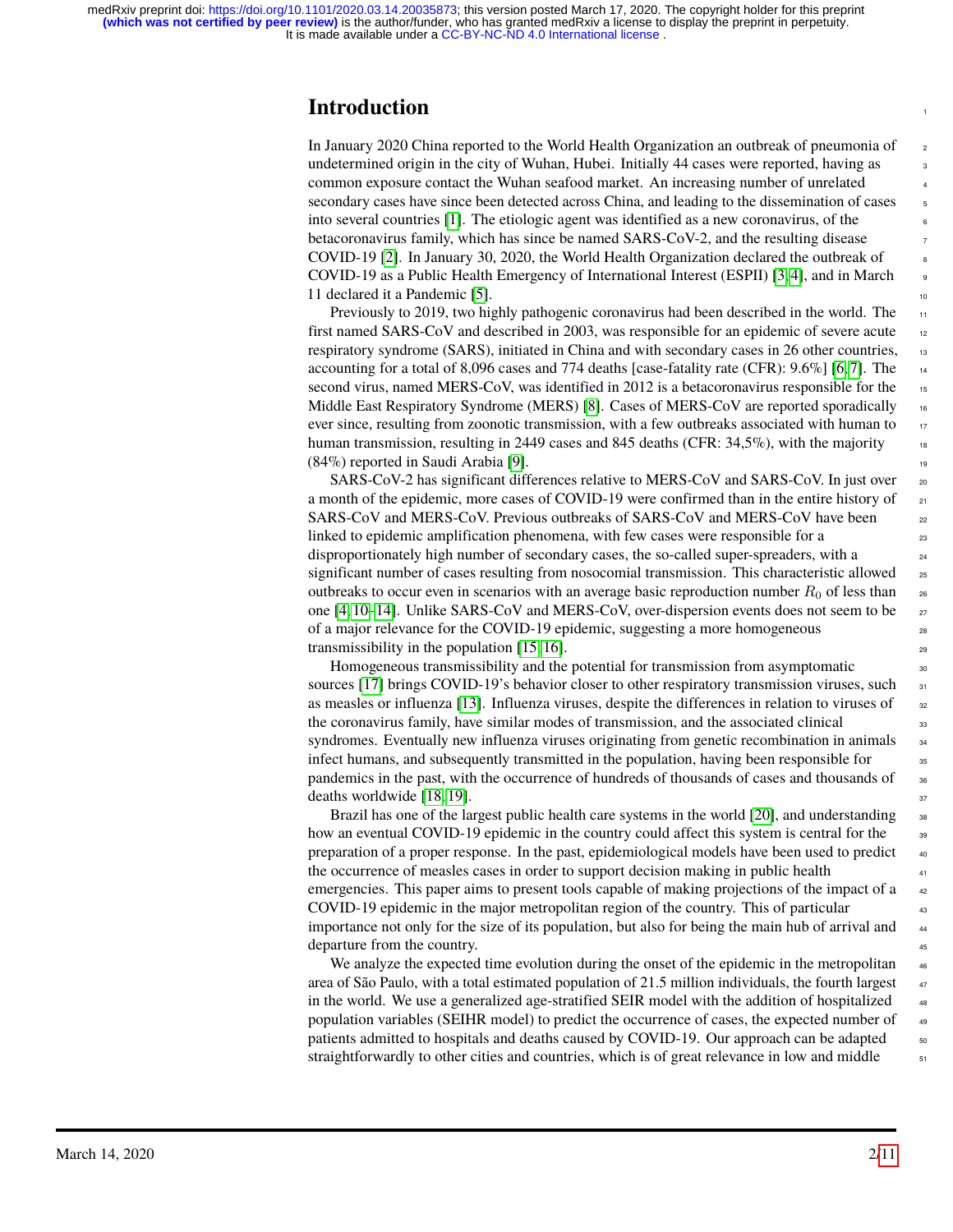> income countries, with reduced availability of health infrastructure and preparedness to respond  $\frac{1}{2}$ to an emergency.

### **Materials and methods** 54

It has been shown that age-specific contact rates describes with more accuracy the dynamics of transmission of measles when using an age stratified SEIR model [\[21\]](#page-9-7), and allows to grasp <sup>56</sup> specifics of social behavior as coded in the contact matrix. Owing to different impacts of the disease across the population according to age, we consider the following age groups:  $0-9$ ,  $\frac{58}{10}$ 10–39, 40–49, 50–59, 60–69,  $\geq$  70 years. The population in each group is obtained from the 2010 Brazilian census, corrected by the estimated population in São Paulo in 2019 (see  $\frac{1}{60}$ supporting information), except for ages from 0 to 1 year, where the actual population from birth  $\epsilon$ data was used [\[22,](#page-9-8) [23\]](#page-9-9). The variables in the model for each age class are proportions with respect  $\epsilon$ to the total population at time zero: Susceptibles  $(S_i)$ , Hospitalized  $(H_i)$  due to COVID-19, Exposed  $(E_i)$  (in the incubation period and not infectious), Infectious  $(I_i)$  and Recovered  $(R_i)$  64 individuals,  $i = 1, \ldots, M$ , (SEIHR model), with M the number of age groups. They are such  $\epsilon$ that at time zero we have  $\sum_{i=1}^{M} n_i = 1$ , with the fraction of the population in a given age group 66  $n_i = S_i + H_i + E_i + I_i + R_i$  and M the number of age groups. The probability of hospitalizations of an infected individual of age-group  $i$  is estimated as being  $\zeta_i = \mu_i^{(0)} \times 0.18/\mu_{COV}$  with 0.18 being the proportion of severe and critical cases,  $\mu_{COV}$  is  $\qquad \circ$ the overall estimated letality of the disease and  $\mu_i^{(0)}$  the proportion of fatal cases by the number  $\tau_0$ of cases in age group i [\[24\]](#page-9-10), which yields  $\zeta_1 = 0$ ,  $\zeta_2 = 0.0157$ ,  $\zeta_3 = 0.0313$ ,  $\zeta_4 = 0.102$ ,  $\zeta_5 = 0.282$  and  $\zeta_6 = 0.892$  for  $\mu_{COV} = 2.3\%$ . We assume that fatalities only occurs among  $\tau$ hospitalized individuals. The different parameter values required are given in current published  $\frac{1}{2}$ data and shown withe the corresponding sources in Table [1.](#page-2-0) The aging rate from age group i to  $\frac{74}{4}$ age group  $i + 1$  is denoted by  $\nu_i$  and is given by the inverse of the age span of the group (in the corresponding time unit). We put  $\nu_0 = \nu_M = 0$  in the model equations below.

<span id="page-2-0"></span>

| <b>Variables</b>         | <b>Definition</b>                                 | Value (CI $95\%$ ) [Ref]                    | Distribution           |
|--------------------------|---------------------------------------------------|---------------------------------------------|------------------------|
| $\kappa$                 | Birth rate                                        | $0.01416$ [25]                              |                        |
| $\mu$                    | Overall fatality rate from other causes           | $0.00608$ [25]                              |                        |
| $\psi$                   | Average recovery rate from hospital               | $\frac{1}{17.5 \text{ days}^{-1}$ [26]      |                        |
| $P_{sc}$                 | Proportion of severe and critical cases           | 18% [24]                                    |                        |
| $\mu_{COV}$              | Fatality rate due to the disease                  | $0.4\% - 2.9\%$ [24]                        | Uniform                |
| $\theta$                 | Fatality rate in hospitalized individuals         | $\mu_{COV}/P_{sc}$                          |                        |
| $\overline{\sigma^{-1}}$ | Inverse of incubation rate                        | $5.0 (4.2, 6.0)$ days [27]                  | Log-Normal             |
| $\overline{\gamma^{-1}}$ | Inverse of recovery rate of non-hospitalized      | $1.61 (0.35, 3.23)$ days <sup>-1</sup> [28] | Not informed.          |
|                          | infectious individuals                            |                                             | Assumed Log-Norm.      |
| $\zeta_i$                | Probability of hospitalizations for age-group $i$ | (see text)                                  |                        |
| $R_0$                    | Basic reproduction number for COVID-19            | 2.74(2.47, 3.03)                            | <b>Assumed Uniform</b> |
|                          |                                                   | (see supporting information)                |                        |
| $\tau_1$                 | Median time from illness onset to hospitalization | $\overline{3.3(2.7,4.0)}$ [27]              | Gamma                  |
| $\tau_2$                 | Average time from illness onset to death          | $\overline{15.0}$ (12.8, 17.5) [27]         | Log-Normal             |

Constant parameters in the model with the average value, Confidence Interval (CI) of 95% if pertinent and statistical distribution of values.

We consider that hospitalized individuals are isolated and do not contribute to the force of  $\frac{7}{77}$ infection, defined by

<span id="page-2-1"></span>
$$
\lambda_i = \sum_{i=1}^{M} \beta_{i,j} \frac{I_j}{n_i},\tag{1}
$$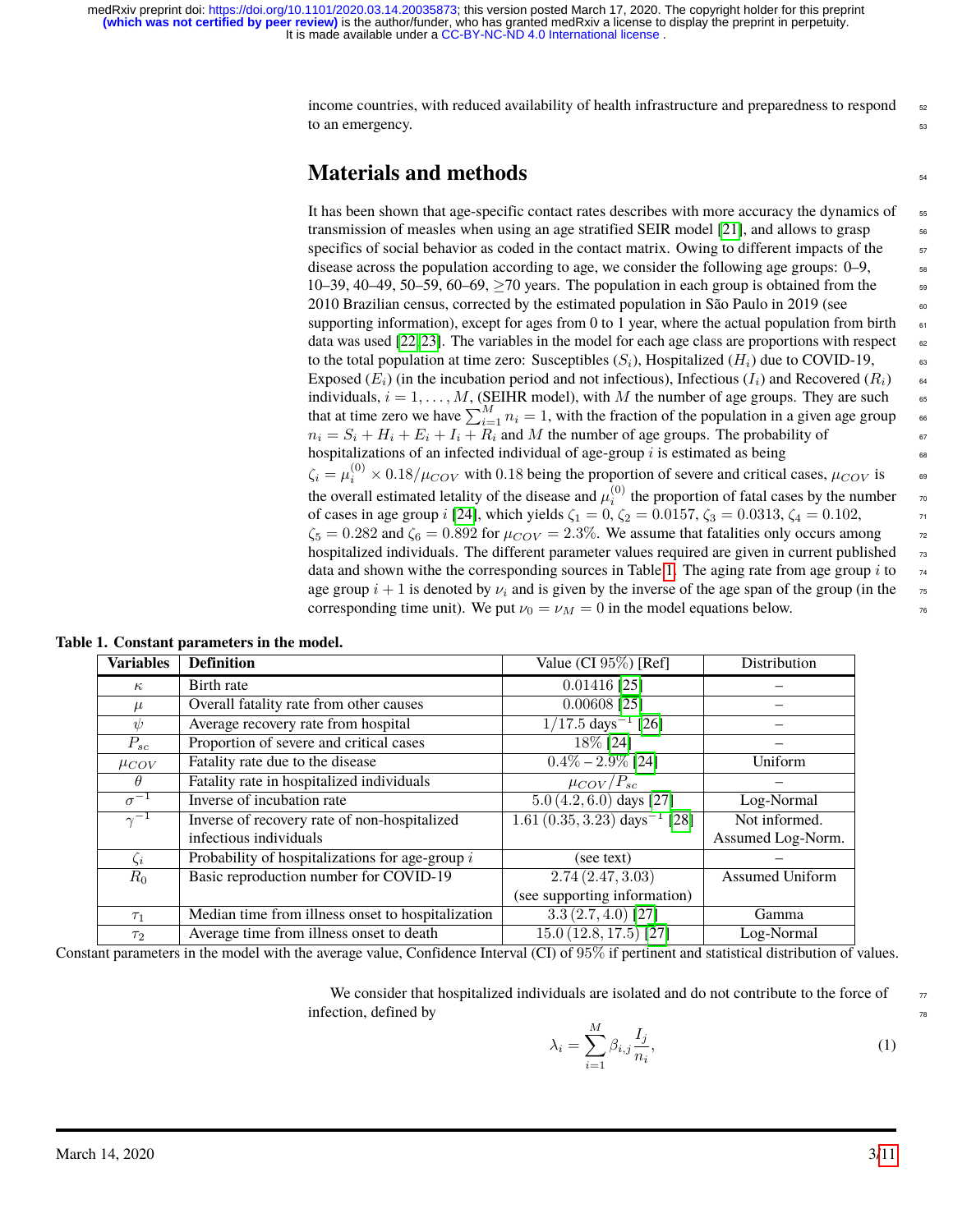> for the *i*-the age group, with  $\beta_{i,j}$  the transmission matrix, which is estimated as follows. We first  $\beta$ consider the contact matrix  $C_{i,j}$  as given by the average number of physical contacts per time unit of and individual of age group i with any individual of group j. Since the present available  $\frac{1}{81}$ information does not allow to determine a probability of contagion for each specific group, we  $\frac{82}{2}$ consider the transmission probability per contact  $P_c$  being the same for all infected individuals.  $\bullet$ We thus have that  $\beta_{i,j} = P_c C_{i,j}$ . There are some studies determining the contact matrix for different regions in the world, but none for any Brazilian city. So we considered the study in  $\frac{1}{85}$ Ref [\[29\]](#page-9-15) where the contact matrix was determined from field studies for eight different European countries. Our working hypothesis was that these results can reasonably be transposed for the  $\frac{87}{100}$ metropolitan area of São Paulo. Since contact matrices for these different countries do not vary 88 significantly, we take their average for  $C_{i,j}$ , and the contact matrix resulting from this procedure  $\bullet$ is shown as a heat map in Fig [1.](#page-3-0) The transmission probability is then obtained by adjusting the  $\bullet$ value of the basic reproduction number from the relation  $\frac{91}{91}$

<span id="page-3-2"></span>
$$
R_0 = \sum_{i,j=1}^{M} n_j \beta_{ij} / \gamma = \sum_{i,j=1}^{M} n_j P_c C_{ij} / \gamma,
$$
 (2)

We also suppose that only severe and critical cases are hospitalized.  $\frac{92}{2}$ 

<span id="page-3-0"></span>**Fig 1. Heat map for the contact matrix**  $C_{ij}$  **representing the number of physical contacts per day of an individual of age group** i **with any individual of group** j**.**

|         | $0 - 9$ | 10-39 | 40-49 | 50-59 | 60-69 | >69  | 10             |
|---------|---------|-------|-------|-------|-------|------|----------------|
| $0 - 9$ | 3.8     | 3.07  | 0.88  | 0.55  | 0.44  | 0.24 |                |
| 10-39   | 0.81    | 4.99  | 0.95  | 0.54  | 0.25  | 0.2  | 8              |
| 40-49   | 0.84    | 2.83  | 1.59  | 0.68  | 0.3   | 0.36 | 6              |
| 50-59   | 0.49    | 1.91  | 0.87  | 1.33  | 0.43  | 0.37 | $\overline{4}$ |
| 60-69   | 0.44    | 1.35  | 0.64  | 0.77  | 1.06  | 0.53 | $\overline{2}$ |
| >69     | 0.27    | 1.34  | 0.67  | 0.5   | 0.75  | 0.81 | $\mathbf 0$    |

The model schematic is given in Fig [2](#page-4-0) and the corresponding system of differential equation  $\frac{93}{2}$  $\frac{1}{2}$  is:  $\frac{94}{2}$ 

<span id="page-3-1"></span>
$$
\frac{dS_i}{dt} = \kappa \delta_{i,1} - \lambda_i S_i - \mu S_i - \nu_i S_i + \nu_{i-1} S_{i-1},
$$
\n
$$
\frac{dH_i}{dt} = -\psi H_i + \zeta_i \lambda_i E_i (t - \tau_1) - \theta \zeta_i \lambda_i E_i (t - \tau_2) - \mu H_i,
$$
\n
$$
\frac{dE_i}{dt} = \lambda S_i - \sigma E_i - \zeta_i \sigma E_i - \mu E_i - \nu_i E_i + \nu_{i-1} E_{i-1},
$$
\n
$$
\frac{dI_i}{dt} = \sigma E_i - \gamma I_i - \mu I_i - \nu_i I_i + \nu_{i-1} I_{i-1},
$$
\n
$$
\frac{dR_i}{dt} = \gamma I_i + \psi H_i - \mu R_i - \nu_i R_i + \nu_{i-1} R_{i-1},
$$
\n(3)

where all variables are taken at time t except where explicitly indicated, and  $\delta_{ij}$  is the Kronecker  $\bullet$ delta (1 if  $i = j$  and 0 otherwise). This system is well defined, in the sense that all variables

March 14, 2020 4[/11](#page-10-0)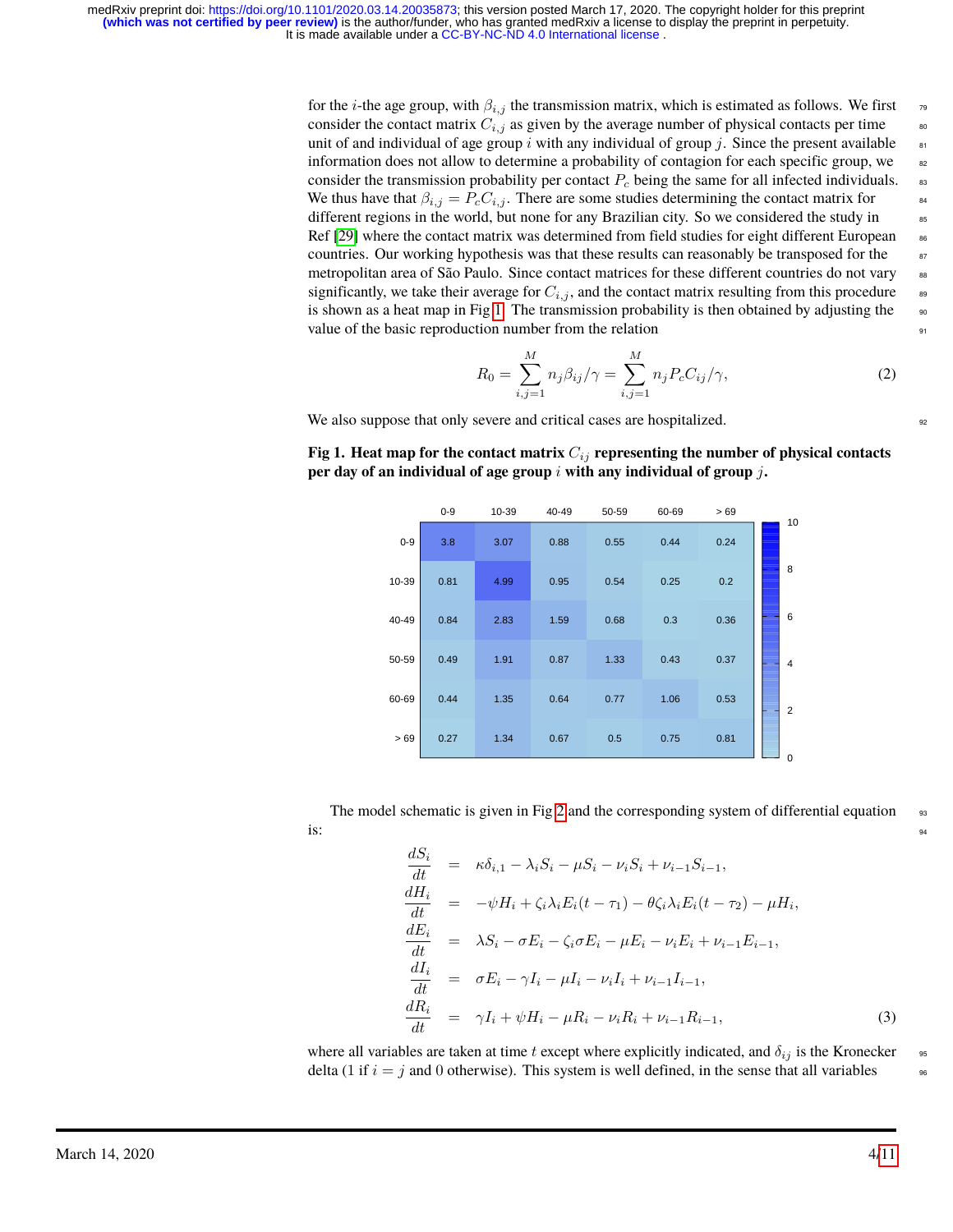**(which was not certified by peer review)** is the author/funder, who has granted medRxiv a license to display the preprint in perpetuity.<br>It is made available under a CC-BY-NC-ND 4.0 International license. medRxiv preprint doi: [https://doi.org/10.1101/2020.03.14.20035873;](https://doi.org/10.1101/2020.03.14.20035873) this version posted March 17, 2020. The copyright holder for this preprint

> always remain positive and below 1 if there is no population growth. This can be verified  $\frac{97}{97}$ straightforwardly simply by noticing that the gradient at the boundaries of the significance region point inward.

> The solution of Eq  $(3)$  was implemented in C, and additional analysis and scripts in the symbolic language system MAPLE and are available on demand.

#### <span id="page-4-0"></span>**Fig 2. Diagram describing the model equations in Eq [\(3\)](#page-3-1), constant parameters given in Table [1,](#page-2-0) and force of infection and transmission rate given in Eqs [\(2\)](#page-3-2) and [\(1\)](#page-2-1), respectively.**



### **Results** and discussion

With the onset of an outbreak in a geographically delimited region, a behavioral change is  $103$ expected in the population in a relatively short time span, as well as government and health  $104$ officials to intervene with drastic measures in order to reduce contacts, and thence disease <sup>105</sup> propagation. Mathematically, this amounts to judiciously reduce the values of some components 106 of the contact matrix. We consequently restrict ourselves to the first  $60$  days of the possible  $107$ outbreak, beyond which results from simulations would not correspon<sup>d</sup> any longer to <sup>a</sup> realistic <sup>108</sup> setting. Nevertheless, our approach lends itself easily to model specific interventions, as for  $\frac{109}{109}$ instance school closure, using the analogous of <sup>a</sup> school-term forcing in the contact matrix, <sup>110</sup> commonly used to study periodic oscillations in measles [\[21\]](#page-9-7).

The time evolution for the total number of cases, hospitalized individuals, and total fatalities,  $_{112}$ for each age group, from the average or median values for the parameters in Table [1,](#page-2-0) are shown in Figs. [3,](#page-5-0) [4](#page-5-1) and [5,](#page-5-2) respectively. In order to investigate the sensibility of our results with respect  $\frac{1}{144}$ to the estimation errors in different parameter used, we performed a Monte Carlo analysis with  $\frac{1}{15}$ 100 000 simulations by sampling parameter values from an uniform distribution, in the interval 116 defined by the corresponding confidence interval. We considered at time zero 10 cases in the age  $\frac{1}{17}$ group of 10 to 39 years. In all that follows the number of cases are discounted from this initial 118 value. Results for the medians and inter-quartile intervals for the total number of cases, fatalities  $\frac{1}{19}$ and number of hospitalized individual are shown in Table [2](#page-6-0), for 30 and 60 days of time evolution.  $_{120}$ The transmission probability  $P_c$  obtained from the Monte Carlos study is well fitted by a 121 log-normal distribution with median of  $0.148$  and inter-quartile interval of  $(0.106, 0.247)$  (see 122 supporting information).

This is a first modeling of COVID-19 dynamics using an age-stratified model, similar to  $124$ approaches for other respiratory diseases epidemics having a historical and clinical relevance in <sub>125</sub> a number of conditions [\[30,](#page-10-1) [31\]](#page-10-2). This type of approach is relevant for the planning of age-dependent intervention policies, e. g. by school closing or restrictions on public gatherings. 127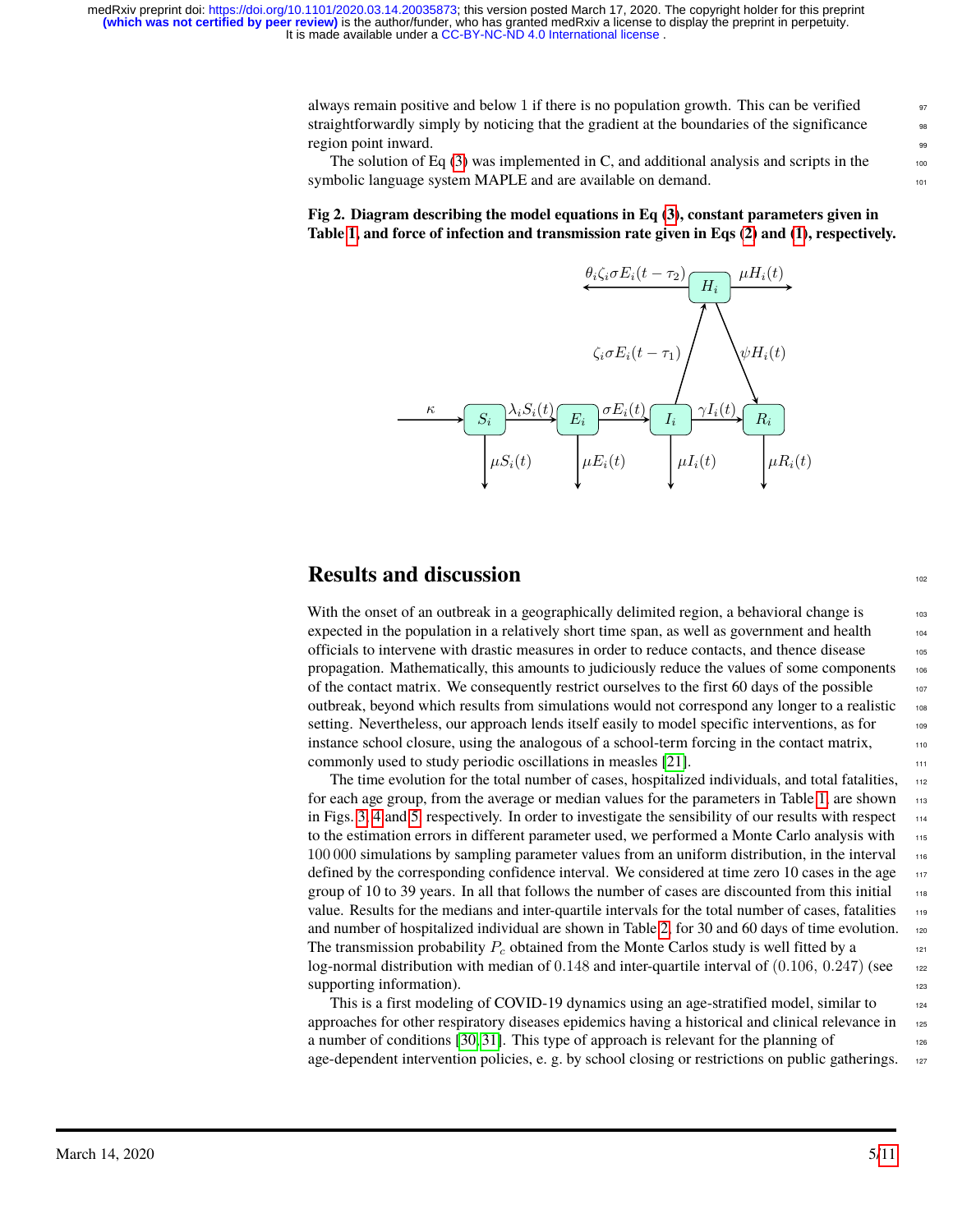<span id="page-5-0"></span>**Fig 3.** Cumulative number of cases in each age group for the mean or median values for the parameters in Tab. [1,](#page-2-0) assuming a fatality rate of 2.3%.



<span id="page-5-1"></span>**Fig 4.** Number of hospitalized individual at a given moment corresponding to Fig [3.](#page-5-0)



<span id="page-5-2"></span>**Fig 5.** Cumulative number of fatalities corresponding to Fig [3.](#page-5-0)



It is also the first study of a possible epidemic of COVID-19 in a large metropolitan region in the <sup>128</sup> South hemisphere. 129

Parameters used are described in the literature except for hospitalization probability 130 according to age that was estimated. The contact matrix was adapted from a study of European 131 countries, which are expected to display a similar contact structure as the major city in the 132 southern hemisphere, and comparable in population size to the Wuhan region. Although these 133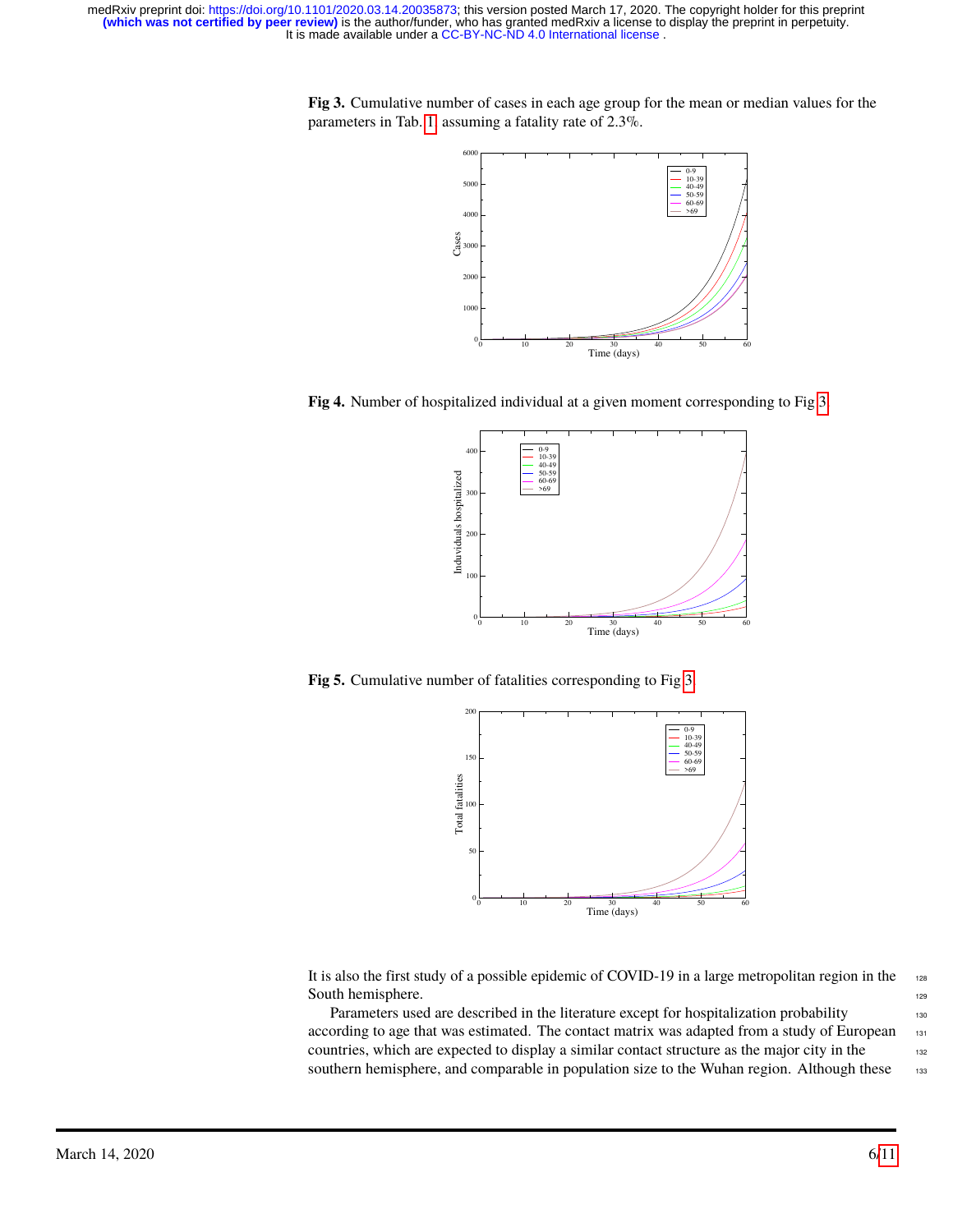<span id="page-6-0"></span>

|           | 30 days          |              |          | 60 days               |                  |                 |
|-----------|------------------|--------------|----------|-----------------------|------------------|-----------------|
| Age       | Cases            | Hosp.        | Fatal.   | Cases                 | Hosp.            | Fatal.          |
| $0 - 9$   | 356 (227, 630)   | 0(0,0)       | 0(0,0)   | 10339 (4493, 30144)   | 0(0,0)           | 0(0,0)          |
| $10 - 39$ | 299 (196, 519)   | 3(2,6)       | 1(0,1)   | 8247 (3585, 24115)    | 91 (37, 265)     | 16(7, 47)       |
| $40 - 49$ | 234 (152, 410)   | 5(3, 10)     | 1(1,2)   | 6587 (2859, 19259)    | 141(58, 410)     | 25(11, 73)      |
| $50 - 59$ | 178 (114, 312)   | 11(7,21)     | 2(1,3)   | 4986 (2156, 14633)    | 308 (128, 897)   | 55 (24, 163)    |
| $60 - 69$ | 151 (96, 267)    | 21(13,38)    | 4(2,7)   | 4240 (1824, 12522)    | 570 (239, 1667)  | 103(44, 312)    |
| $\geq 70$ | 150(96, 269)     | 39(25,69)    | 7(4, 13) | 4187 (1783, 12484)    | 1060 (447, 3121) | 196(80, 605)    |
| Total     | 1368 (880, 2407) | 81 (50, 143) | 14(9,26) | 38583 (16698, 113163) | 2181 (914, 6392) | 397 (166, 1205) |

**Table 2. Median for the total cumulative number of cases averaged over** 100, 000 **Monte Carlo realizations.**

The number of cases and fatalities are cumulative. The number of hospitalized individuals represent the current number of individuals occupying a place in a hospital setting at this time. The inter-quartile interval is given by the numbers between brackets.

> two cities have different climates, there is no available empirical evidence to assert its effect on  $134$ the disease propagation, although clear evidence exists for  $H1N1$  and  $H3N2$  viruses [\[32\]](#page-10-3). Further research is in need to clarify this point.

> Previous outbreaks of the highly pathogenic coronavirus SARS-CoV and MERS-CoV were 137 related to epidemic amplification with a small number of super-spreader cases causing an 138 elevated number of secondary cases, with a high impact in hospital settings. This explains <sup>139</sup> outbreaks with a basic reproduction number  $R_0$  smaller than one [\[4,](#page-8-2) [10–](#page-8-8)[14\]](#page-9-0). The value of  $R_0$ depends not only on the specifics of the disease, but also on a number of environmental factors, <sup>141</sup> being affected by a change of social behavior in the population and by isolation of infected  $_{142}$ individuals. This was clearly observed during the recent evolution of the China outbreak, since  $\frac{1}{43}$ its onset in December 2019, with a gradual decline of  $R_0$  [\[33\]](#page-10-4). This is the main reason why in the  $\frac{1}{44}$ present study we restricted the time span of our prognosis to 60 days, as we estimate that after a 145 month of the onset of the outbreak, behavioral change is expected to occur, and public authorities  $\frac{146}{146}$ interventions are also expected to occur during the first  $60$  days from the start of the outbreak.  $\frac{147}{147}$

> The present study simulates the impact of COVID-19 on the local health system by a prediction of the number of hospitalized individuals, and consequently provides a tool for policy  $_{149}$ decision makers to plan the needs of healthcare services in providing people living in an area that <sup>150</sup> is an international hub for the spread of COVID-19, mainly for other countries in South America. 151 The expected number of hospitalized individuals in the first 30 days of the outbreak should be easily absorbed by the existing infrastructure in the metropolitan area of São Paulo, but increases <sup>153</sup> rapidly as the outbreak unfolds, and one expects a rapid saturation of the health settings, which  $154$ varies according to age. Our approach is therefore a relevant tool to provide authorities responsible for the preparations for a possible outbreak the possibility to know how much time they have at their disposal to prepare complementary health infrastructures. A more systematic  $157$ and detailed analysis in this directions is the subject of ongoing research.

> The determination of the value of  $R_0$  is affected by the supposition that both the time from  $159$ the start of symptoms, and confirmation, and sub-notification proportions, are roughly constant 160 during the outbreak, resulting in a possible overestimation during the initial stage of the epidemic. 161 The raise in the number of confirmed cases may be in great part be due to a better sensitivity of  $_{162}$ the health system surveillance and a decrease of the time lag for laboratory confirmation.

### **Limitations**

In this section we summarize limitations of our work. We assumed that different age-group have  $\frac{165}{165}$ the same transmission probability per physical contact, although no information is available to  $166$ avoid this assumption. We also considered that that every severe or critic case will be in need for  $167$ hospitalization and supposed, again due to a lack of more detailed data, that the probability of an 168 infected individual from a given age group is proportional to the reported values of the death rate 169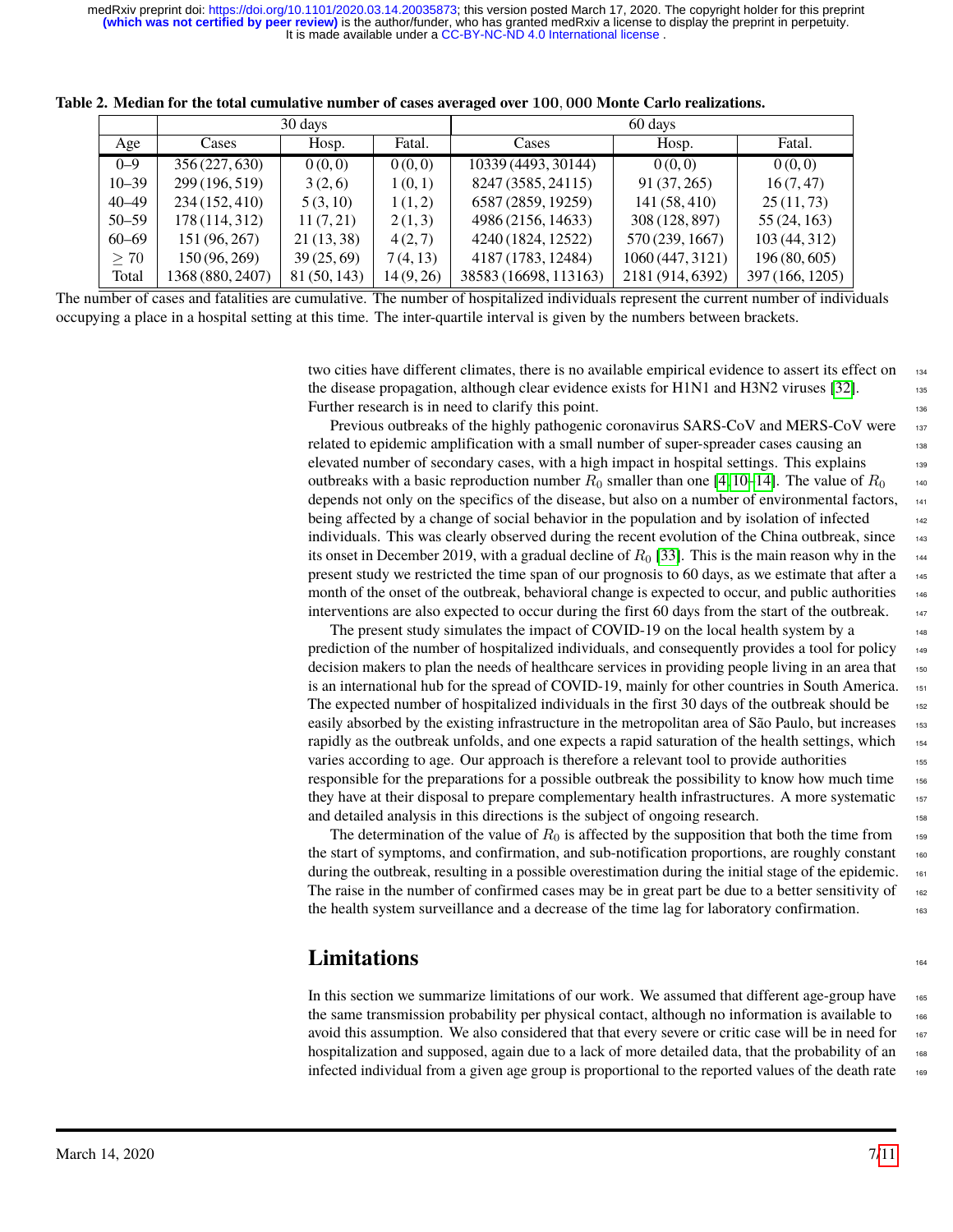> in this same group. Another relevant limitation was to consider that all primary health services  $\frac{170}{170}$ will have the same capacity in identifying the severity of clinical conditions, in a region with  $171$ more than 20 million people living with a GINI index ranging from 0.40 to 0.69 [\[25\]](#page-9-11), indicating,  $172$ among other factors, quite different levels of access to tertiary healthcare services. Furthermore, 173 one must consider the possibility that the health infrastructure available can be precociously  $174$ collapsed. We also assume that, during the 60 days lapse from the epidemic onset, no significant  $175$ behavioral changes would occur, neither strong interventions from by policy decision makers. 176 More recently the percentage of asymptomatic cases was estimated to be as high as  $34.6\%$  [\[17\]](#page-9-3),  $\frac{177}{177}$ while all epidemic parameters previously obtained considered that all cases are symptomatic. On  $178$ the other hand, the number of asymptomatic cases is expected to have a significant impact on the  $\frac{179}{179}$ disease dynamics at later stages, when a substantial proportion was infected. It has nevertheless <sup>180</sup> important consequences in the efficiency of isolation procedures. Although we consider here that hospitalized individuals are no longer able to infect is an oversimplification, and may <sup>182</sup> contribute significantly to the number of reported cases among health professionals. The period 183 that an infected individual transmits the virus, as given in Tab [1,](#page-2-0) is probably underestimated and <sup>184</sup> was based on the oly available study that explcitly cites it  $[28]$ .

# **Conclusion**

Despite having a low case fatality rate, COVID-19 has high transmissibility, with as a 187 consequence a large number of cases when introduced in a naive population, and a large number of hospitalizations and deaths. A COVID-19 epidemic in a major urban area like São Paulo <sup>189</sup> would promote a significant burden in the health care system. Measures to limit the spread of the 190 disease will be necessary in order to slow the epidemic growth and avoid depleting the available  $\frac{1}{191}$ hospitals beds and intensive care unit. Mathematical models can contribute in predicting the expected burden of disease. The approach presented here allows a detailed assessment of the 193 impact of the onset of the epidemic in the major metropolitan area in the south hemisphere, despite major limitations in our understanding of the COVID-19 dynamics. For instance, the role 195 of asymptomatic individuals in the progression of the epidemic is still unknown, and no data is <sup>196</sup> available regarding the differences in the transmission rates between different age groups and the 197 impact of the weather in the reproductive number.

# **Acknowledgments** 199

TMRF was partially financed by CNPq (Brazil) under grant no. 305842/2017-0.

# **Author contributions**

WMR, WNA and JHRC discussed and designed the initial study design. FSGS, VBG and TAHR  $_{202}$ performed the data gathering and analysis. TMRF wrote and tested all the computer code, run all simulations, and performed the main analysis of corresponding results. Some additional 204 statistical analysis were performed by FSGS and VBG. All authors contributed equally to  $_{205}$ discussing the final design of the study and participated in the subsequent analysis, discussion and assessment of final results. 207

### **References**

<span id="page-7-0"></span>1. Hui DS, Azhar EI, Madani TA, Ntoumi F, Kock R, Dar O, et al. *The continuing 2019-nCoV epidemic threat of novel coronaviruses to global health - the latest 2019 novel*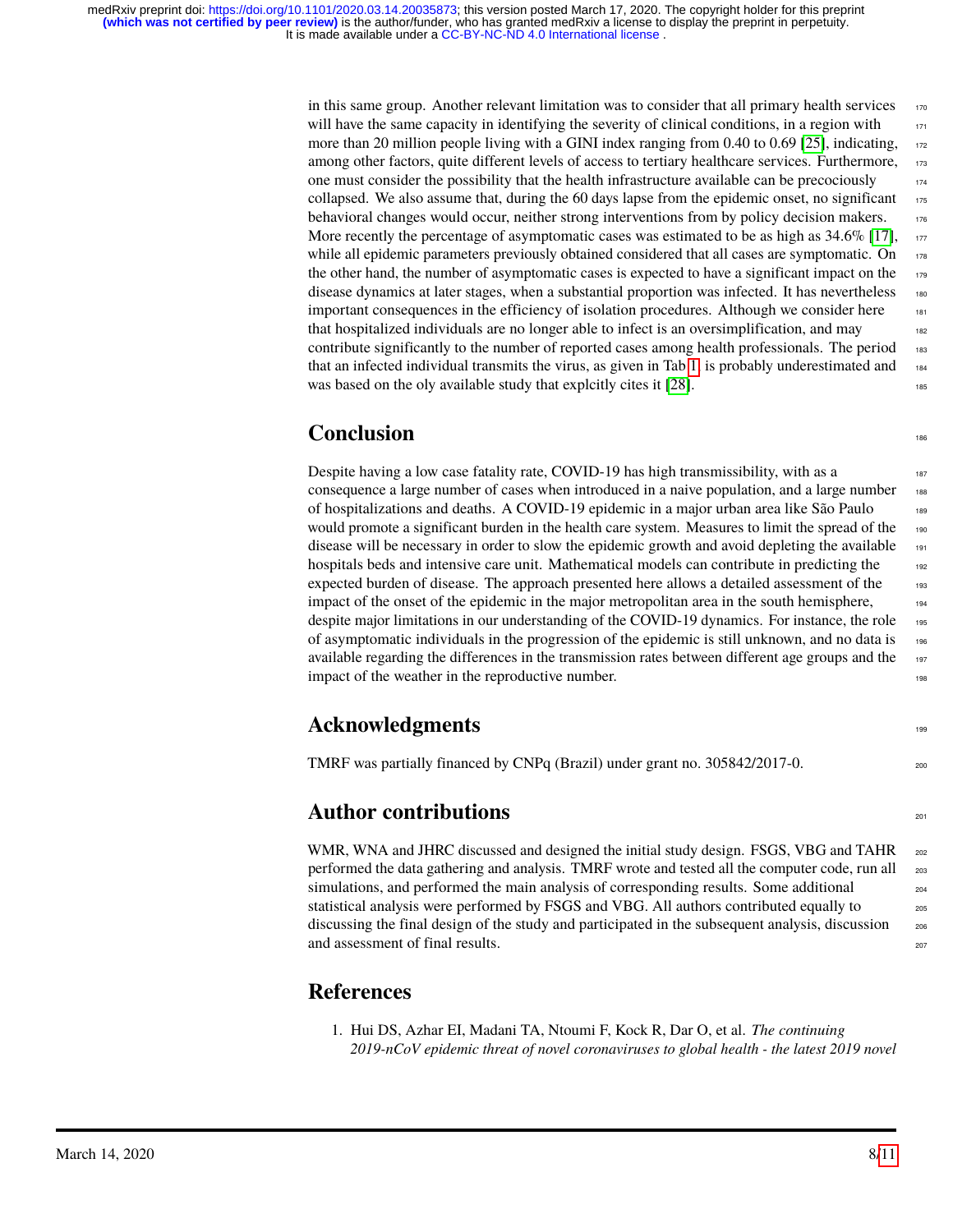> *coronavirus outbreak in Wuhan, China. Int. J. Infect. Dis. (2020) 91, 264. DOI: 10.1016/j.ijid.2020.01.009.*

- <span id="page-8-0"></span>2. Zhu N, Zhang D, Wang W, Li XW, Yang B, Song JD, et al. *A novel coronavirus from patients with pneumonia in China.* 2019. N. Engl. J. Med. (2020) 382, 727-733. DOI: 10.1056/NEJMoa2001017.
- <span id="page-8-1"></span>3. World Health Organization. n. d. *Novel Coronavirus (2019-NCoV) Situation Reports.* https://www.who.int/emergencies/diseases/novel-coronavirus-2019/situation-reports. ——– (2004) *Summary of Probable SARS Cases with Onset of Illness from 1 November 2002 to 31 July 2003. Emergencies Preparedness, Response.* https://www.who.int/csr/sars/country/table2004\_04\_21/en/.

——– (2020) *Pneumonia of Unknown Cause – China. Disease Outbreak News 2020.* https://www.who.int/csr/don/05-january-2020-pneumonia-of-unkown-cause-china/en/.

- <span id="page-8-2"></span>4. World Health Organization. *Consensus Document on the Epidemiology of Severe Acute Respiratory Syndrome (SARS).* WHO/CDS/CSR/GAR/2003.11, 1–47. https://www.who.int/csr/sars/en/WHOconsensus.pdf
- <span id="page-8-3"></span>5. WHO Director-General's opening remarks at the media briefing on COVID-19 - 11 March 2020. https://www.who.int/dg/speeches/detail/who-director-general-s-openingremarks-at-the-media-briefing-on-covid-19—11-march-2020.
- <span id="page-8-4"></span>6. Drosten C, Günther S, Preise Wr, van der Werf S, Brodt HR, Becker S, Rabenau H et al. *Identification of a Novel Coronavirus in Patients with Severe Acute Respiratory Syndrome.* New England Journal of Medicine (2003) 348(20): 1967–1976. https://doi.org/10.1056/NEJMoa030747.
- <span id="page-8-5"></span>7. Zhong NS, Zheng BJ, Li YM, Poon LLM, Xie ZH, Chan KH, Li PH, et al. *Epidemiology and Cause of Severe Acute Respiratory Syndrome (SARS) in Guangdong, People's Republic of China, in February, 2003.* The Lancet (2003) 362 (9393): 1353-1358. https://doi.org/10.1016/S0140-6736(03)14630-2.
- <span id="page-8-6"></span>8. Zaki AM, van Boheemen S, Bestebroer TM, Osterhaus ADME, Fouchier RAM. *Isolation of a Novel Coronavirus from a Man with Pneumonia in Saudi Arabia.* New England Journal of Medicine (2012) 367 (19): 1814–1820. https://doi.org/10.1056/NEJMoa1211721.
- <span id="page-8-7"></span>9. World Health Organization. *WHO MERS Global Summary and Assessment of Risk.* WHO/MERS/RA/August18 (2018). https://www.who.int/csr/disease/coronavirus\_infections/risk-assessment-august-2018.pdf.
- <span id="page-8-8"></span>10. Varia M, Wilson S, Sarwal S, McGeer A, Gournis E, Galanis E, Henry B. *Investigation of a Nosocomial Outbreak of Severe Acute Respiratory Syndrome (SARS) in Toronto, Canada.* Cmaj (2003) 169 (4): 285-292.
- 11. Oboho IK, Tomczyk SM, Al-Asmari AM, Banjar AA, Al-Mugti H, Aloraini MS, Alkhaldi KZ et al. *2014 MERS-CoV Outbreak in Jeddah – A Link to Health Care Facilities.* New England Journal of Medicine (2015) 372(9): 846-854. DOI: 10.1056/NEJMoa1408636.
- 12. Jeong D, Lee CH, Choi Y, Kim J. *The Daily Computed Weighted Averaging Basic*  $Reproduction$  *Number*  $R_{0,k,\Omega}^n$  *for MERS-CoV in South Korea.* Physica A (2016) 451: 190–197. DOI: 10.1016/j.physa.2016.01.072.
- <span id="page-8-9"></span>13. Chowell G, Abdirizak F, Lee S, Lee J, Jung E, Nishiura H, Viboud C. *Transmission Characteristics of MERS and SARS in the Healthcare Setting: A Comparative Study.* BMC Medicine (2015) 13:210: 1-12. DOI: 10.1186/s12916-015-0450-0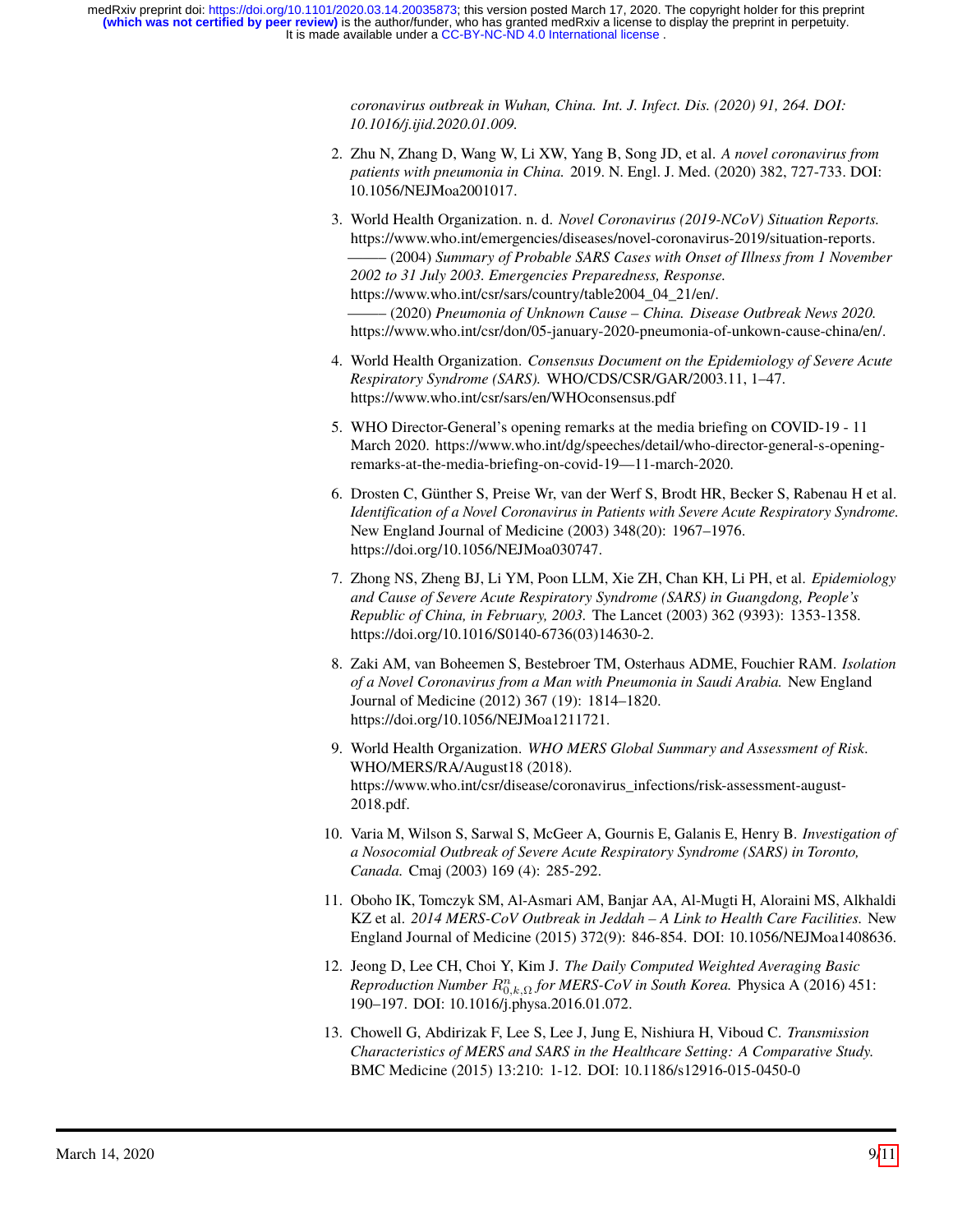- <span id="page-9-0"></span>14. Cowling BJ, Park M, Fang VJ, Wu P, Leung GM, Wu JT. *Preliminary Epidemiologic Assessment of MERS-CoV Outbreak in South Korea, May–June 2015.* Euro Surveill. (2015) 20(25): 21163. DOI: 10.2807/1560-7917.es2015.20.25.21163
- <span id="page-9-1"></span>15. Novel Coronavirus Pneumonia Emergency Response Epidemiology Team 2020 ????
- <span id="page-9-2"></span>16. Riou J, Althaus CL *Pattern of Early Human-to-Human Transmission of Wuhan 2019 Novel Coronavirus (2019-NCoV), December 2019 to January 2020.* Eurosurveillance (2020) 25(4): 2000058. DOI: 10.2807/1560-7917.ES.2020.25.4.2000058
- <span id="page-9-3"></span>17. Mizumoto K, Kagaya K, Zarebski A, Chowell G. Estimating the Asymptomatic Ratio of 2019 Novel Coronavirus onboard the Princess Cruises Ship, 2020. medRxiv preprint DOI: 10.1101/2020.02.20.20025866.
- <span id="page-9-4"></span>18. Kilbourne ED. *Influenza Pandemics of the 20th Century.* Emerging Infectious Diseases (2006) 12(1): 914. DOI: 10.3201/eid1201.051254.
- <span id="page-9-5"></span>19. Potter CW. *A History of Influenza.* Journal of Applied Microbiology (2001) 91(4): 572–79. DOI: 10.1046/j.1365-2672.2001.01492.x.
- <span id="page-9-6"></span>20. Victora CG, Barreto ML, Leal MC, Monteiro CA, Schmidt MI, Paim J, Bastos FI, Almeida C, Bahia L, Travassos C, Reichenheim M, Barros FC, the Lancet Brazil Series Working Group. *Health conditions and health-policy innovations in Brazil: the way forward* The Lancet (2011) 377:2042–2053. DOI: 10.1016/S0140-6736(11)60055-X
- <span id="page-9-7"></span>21. Magpantay FMG, King AA, Rohani P. *Age-structure and transient dynamics in epidemiological systems.* Journal of the Royal Society Interface (2019) 16: 20190151. DOI: 10.1098/rsif.2019.0151.
- <span id="page-9-8"></span>22. Instituto Brasileiro de Geografia e Estatística (IBGE). https://cidades.ibge.gov.br/brasil/sp/sao-paulo/panorama
- <span id="page-9-9"></span>23. http://dive.sc.gov.br/index.php/sistemas-de-informacao/sistemas/pagina-sinasc.
- <span id="page-9-10"></span>24. The Novel Coronavirus Pneumonia Emergency Response Epidemiology Team. *The Epidemiological Characteristics of an Outbreak of 2019 Novel Coronavirus Diseases (COVID-19) — China, 2020.* CCDC Weekly (2020) 2(x): 1.
- <span id="page-9-11"></span>25. Instituto Brasileiro de Geografia e Estatística (IBGE). https://brasilemsintese.ibge.gov.br/populacao/
- <span id="page-9-12"></span>26. Wang C, Hornby PW, Hayden FG, Gao GF. *A novel coronavirus outbreak of global health concern.* Lancet (2020) 395, 470. DOI: 10.1016/S0140-6736(20)30185-9.
- <span id="page-9-13"></span>27. Linton NM, Kobayashi T, Yang Y, Hayashi K, Akhmetzhanov AR, Jung S, Yuan B, Kinoshita R, Nishiura H, *Incubation Period and Other Epidemiological Characteristics of 2019 Novel Coronavirus Infections with Right Truncation: A Statistical Analysis of Publicly Available Case Data.* Journal of Clinical Medicine (2020) 9: 538.
- <span id="page-9-14"></span>28. Read JM, Bridgen JRE, Cummings DAT, Ho A, Jewell CP. *Novel coronavirus 2019-nCoV: early estimation of epidemiological parameters and epidemic predictions* imedRxiv 2020.01.23.20018549; doi: https://doi.org/10.1101/2020.01.23.20018549
- <span id="page-9-15"></span>29. Mossong J, Hens N, Jit M, Beutels P, Auranen K, Mikolajczyk R, Massari M, Salmaso S, Tomba GS, Wallinga J, Heijne J, Sadkowska-Todys M, Rosinska M, Edmunds WJ. *Social Contacts and Mixing Patterns Relevant to the Spread of Infectious Diseases.* PLOS Medicine (2008) 5: 74.